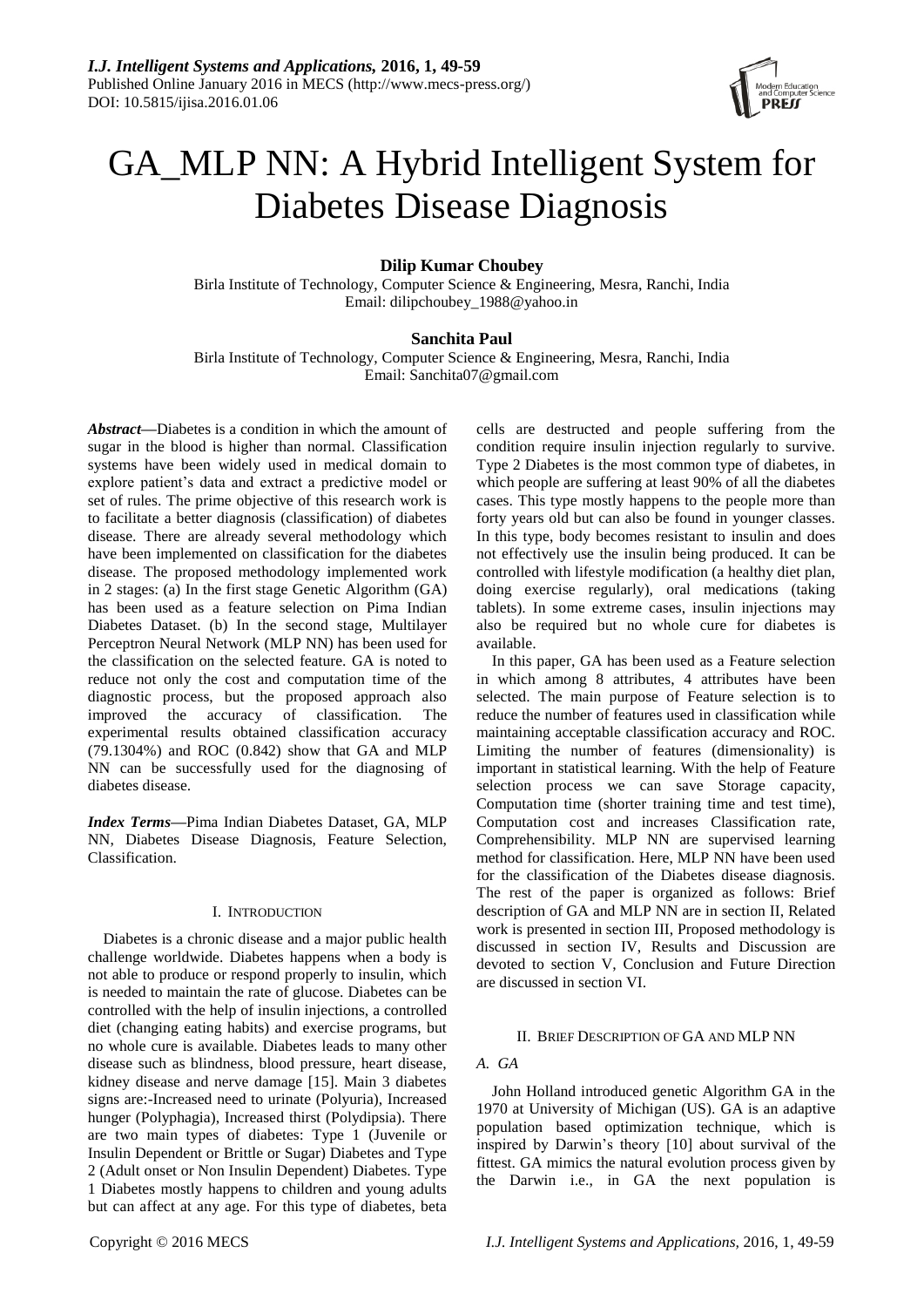evolved through simulating operators of selection, crossover and mutation. John Holland is known as the father of the original genetic algorithm who first introduced these operators in [16]. Goldberg [13] and Michalewicz [18] later improved these operators. The advantages in GA [17] are that Concepts easy to understand, solves problems with multiple solutions, global search methods, blind search methods, Gas can be easily used in parallel machines, etc. and the limitation are Certain optimization problems, no absolute assurance for a global optimum, cannot assure constant optimization response times, cannot find the exact solution, etc. GA can be applied in Artificial creativity, Bioinformatics, chemical kinetics, Gene expression profiling, control engineering, software engineering, Traveling salesman problem, Mutation testing, Quality control etc. The genetic algorithm uses three main types of rules at each step to create the next generation from the current population:

# *1. Selection*

It is also called reproduction phase whose primary objective is to promote good solutions and eliminate bad solutions in the current population, while keeping the population size constant. This is done by identifying good solutions (in terms of fitness) in the current population and making duplicate copies of these. Now in order to maintain the population size constant, eliminate some bad solutions from the populations so that multiple copies of good solutions can be placed in the population. In other words, those parents from the current population are selected in selection phase who together will generate the next population. The various methods like Roulette – wheel selection, Boltzmann selection, Tournament selection, Rank selection, Steady – state selection, etc., are available for selection but the most commonly used selection method is Roulette wheel. Fitness value of individuals play an important role in these all selection procedures.

# *2. Crossover*

It is to be notice that the selection operator makes only multiple copies of better solutions than the others but it does not generate any new solution. So in crossover phase, the new solutions are generated. First two solutions from the new population are selected either randomly or by applying any stochastic rule and bring them in the mating pool in order to create two off-springs. It is not necessary that the newly generated off-springs is more, because the off-springs have been created from those individuals which have been survived during the selection phase. So the parents have good bit strings combinations which will be carried over to off-springs. Even if the newly generated off-springs are not better in terms of fitness then we should not be bother about because they will be eliminated in next selection phase. In the crossover phase new off-springs are made from those parents which were selected in the selection phase.

There are various crossover methods available like single-point crossover, two-point crossover, Multi-point crossover (N-Point crossover), uniform crossover, Matrix crossover (Two-dimensional crossover), etc.

#### *3. Mutation*

Mutation to an individual takes part with a very low probability. If any bit of an individual is selected to be muted then it is flipped with a possible alternative value for that bit. For example, the possible alternative value for 0 is 1 and 0 for 1 in binary string representation case i.e. , 0 is flipped with 1 and 1 is flipped with 0. The mutation phase is applied next to crossover to keep diversity in the population. Again it is not always to get better off-springs after mutation but it is done to search few solutions in the neighborhood of original solutions.

# *B. MLP NN*

One of the most important models in ANN or NN is MLP. The advantages in NN [17] are that Mapping capabilities or pattern association, generalization, robustness, fault tolerance and parallel and high speed information processing, good at recognizing patterns and the limitations are training to operate, require high processing time for large neural network, not good at explaining how they reach their decisions, etc. NN can be applied in Pattern recognition, image processing, optimization, constraint satisfaction, forecasting, risk assessment, control systems. MLP NN is feed forward trained with the Back-Propagation algorithm. It is supervised neural networks so they require a desired response to be trained. It learns how to transform input data in to a desired response to be trained, so they are widely used for pattern classification. The structure of MLP NN is shown in fig. 1. The type of architecture used to implement the system is MLP NN. The MLP NN consists of one input layer, one output layer, one or more hidden layers. Each layer consists of one or more nodes or neurons, represented by small circles. The lines between nodes indicate flow of information from one node to another node. The input layer is that which receives the input and this layer has no function except buffering the input signal [27], the output of input layer is given to hidden layer through weighted connection links. Any layer that is formed between the input and output layers is called hidden layer. This hidden layer is internal to the network and has no direct contact with the external environment. It should be noted that there may be zero to several hidden layers in an ANN, more the number of the hidden layers, more is the complexity of the network. This may, however, provide an efficient output response. This layer performs computations and transmits the results to output layer through weighted links, the output of the hidden layer is forwarded to output layer.The output layer generates or produces the output of the network or classification the results or this layer performs computations and produce final result.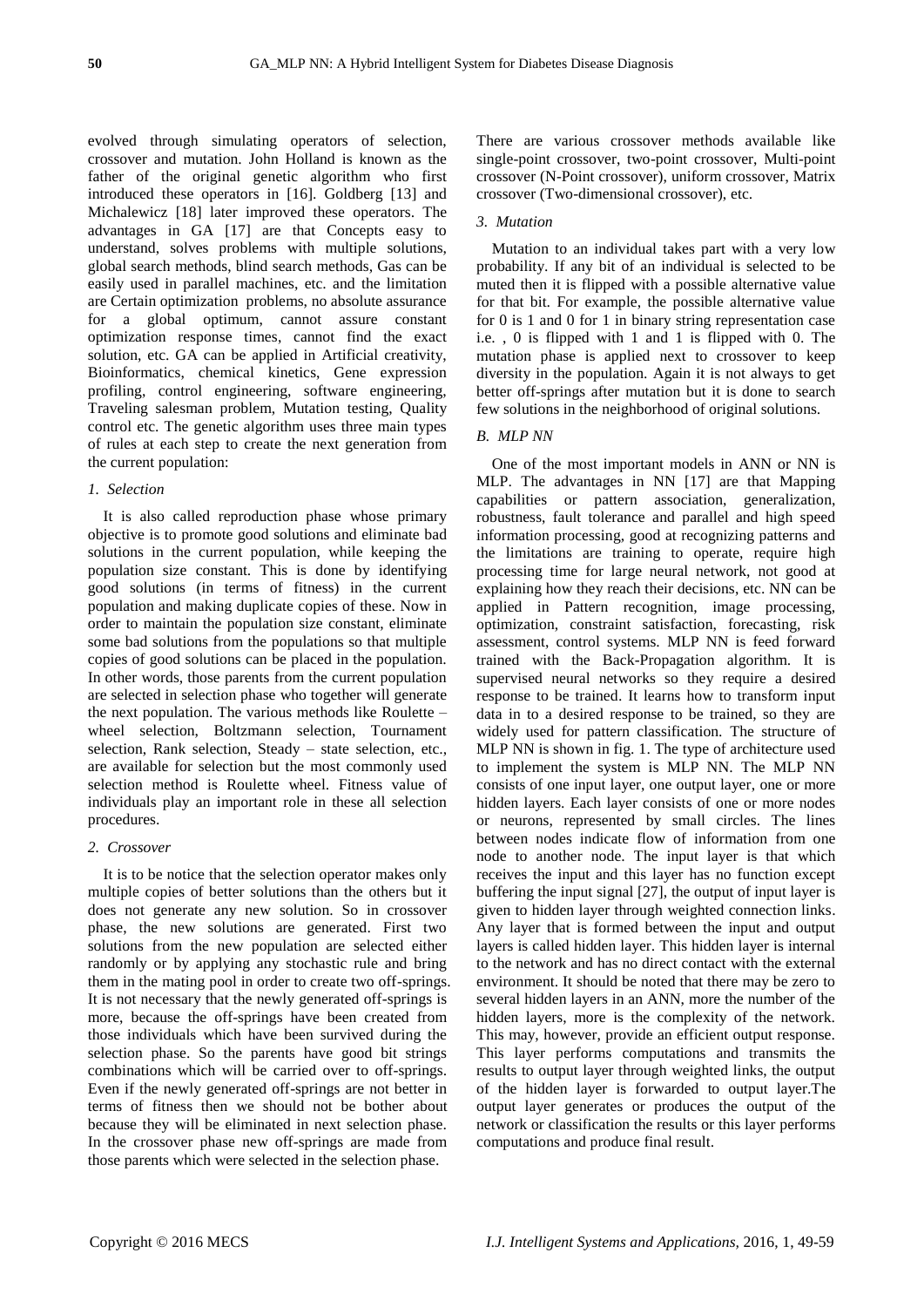Input Layer Hidden Layer Output Layer



Fig.1. Feed Forward Neural Network Model for Diabetes Disease Diagnosis

## III. RELATED WORK

Kemal Polat et al. [2] stated Principal Component Analysis (PCA) and Adaptive Neuro–Fuzzy Inference System (ANFIS) to improve the diagnostic accuracy of Diabetes disease in which PCA is used to reduce the dimensions of Diabetes disease dataset features and ANFIS is used for diagnosis of Diabetes disease means apply classification on that reduced features of Diabetes disease datasets. Manjeevan Seera et al. [3] introduced a new way of classification of medical data using hybrid intelligent system. The methodology implemented here is based on the hybrid combinatorial method of Fuzzy maxmin based neural network and classification of data using Random forest Regression Tree. The methodology is implemented on various datasets including Breast Cancer and Pima Indian Diabetes Dataset and performs better as compared to other existing techniques. Esin Dogantekin et al. [1] used Linear Discriminant Analysis (LDA) and ANFIS for diagnosis of diabetes. LDA is used to separate feature variables between healthy and patient (diabetes) data, and ANFIS is used for classification on the result produced by LDA. The techniques used provide good accuracy then the previous existing results. So, the physicians can perform very accurate decisions by using such an efficient tool. H. Hasan Orkcu et al. [4] compares the performance of various back propagation and genetic algorithms for the classification of data. Since Back propagation is used for the efficient training of data in artificial neural network but contains some error rate, hence genetic algorithm is implemented for the binary and real-coded so that the training is efficient and more number of features can be classified. Muhammad Waqar Aslam et al. [7] introduced Genetic Programming–K-Nearest Neighbour (GP-KNN), Genetic Programming-Support Vector Machines (GP-SVM), in which KNN and SVM tested the new features generated by GP for performance evaluation. According to Pasi Luukka [5]

Fuzzy Entropy Measures is used as a feature selection by which the computation cost, computation time can be reduced and also reduce noise and this way enhance the classification accuracy. Now from the previous statement it is clear that feature selection based on fuzzy entropy measures and it is tested together with similarity classifier. Kemal Polat et al. [12] proposed uses a new approach of a hybrid combination of Generalized Discriminant Analysis (GDA) and Least Square Support Vector Machine (LS–SVM) for the classification of diabetes disease. Here the methodology is implemented in two stages: in the first stage pre-processing of the data is done using the GDA such that the discrimination between healthy and patient disease can be done. In the second stage LS-SVM technique is applied for the classification of Diabetes disease patient's. The methodology implemented here provides accuracy about 78.21% on the basis of 10 fold-cross validation from LS-SVM and the obtained accuracy for classification is about 82.05%. K Selvakuberan et al. [9] used Ranker search method, K star, REP tree, Naive bayes, Logisitic, Dagging, Multiclass in which Ranker search approach is used for feature selection and K star, REP tree, Naive bayes, Logisitic, Dagging, Multiclass are used for classification. The techniques implemented here provide a reduced feature set with higher classification accuracy.

Acording to Adem Karahoca et al. [29] ANFIS, and Multinomial Logistic Regression (MLR) has been used for the comparison of peformance in terms of standard errors for diabetes disease diagnosis. ANFIS is used as an estimation method which has fuzzy input and output parameters, whereas MLR is used as a non-linear regression method and has fuzzy input and output parameters. Laerico Brito Goncalves et al. [13] implemented a new Neuro-fuzzy model for the classification of diabetes disease patients. Here in this paper an inverted Hierarchical Neuro-fuzzy based system is implemented which is based on binary space partitioning model and it provided embodies for the continue recursive of the input space and automatically generates own structure for the classification of inputs provided. The technique implemented finally generates a series of rules extraction on the basis of which classification can be done. T. Jayalakshmi et al. [28] proposed a new and efficient technique for the classification of diagnosis of diabetes disease using Artificial neural network (ANN). The methodology implemented here is based on the concept of ANN which requires a complete set of data for the accurate classification of Diabetes. The paper also implements an efficient technique for the improvement of classification accuracy of missing values in the dataset. It also provides a preprocessing stage during classification. Nahla H. Barakat et al. [30] worked on the classification of diabetes disease using a machine learning approach such as Support Vector Machine (SVM). The paper implements a new and efficient technique for the classification of medical diabetes mellitus using SVM. A sequential covering approach for the generation of rules extraction is implemented using the concept of SVM,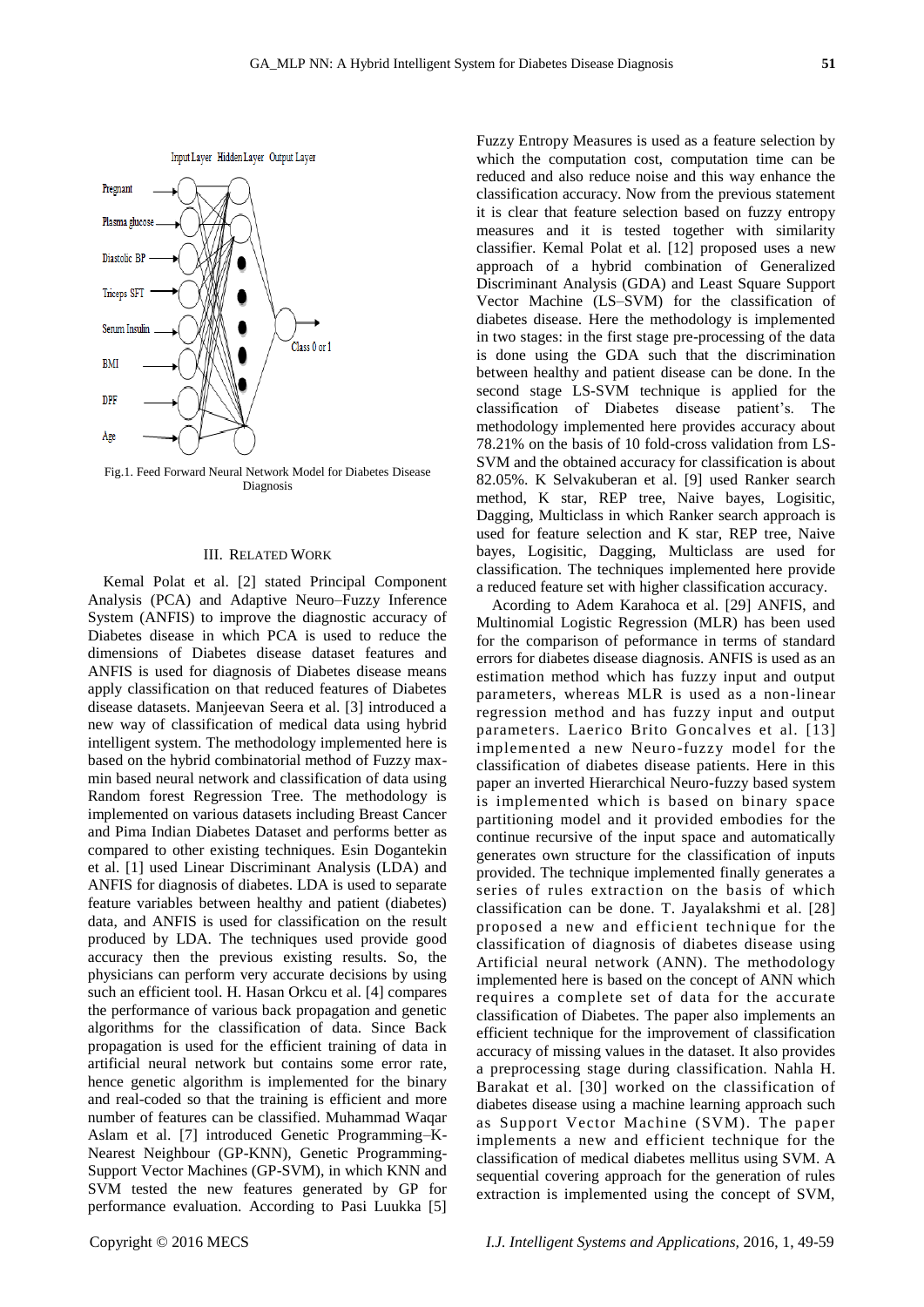which is an efficient supervised learning algorithm. The paper also discusses Eclectic rule extraction technique for the extraction of rules set attributes from the dataset such that the selected attributes can be used for classification of medical diagnosis mellitus. Saloni et al. [31] have used various classifiers i.e ANN, linear, quadratic and SVM for the classification of parikson disease in which SVM provides the best accuracy of 96%. For the increases of classification accuracy, they have also used feature selection by which among 23 features, 15 features are selected. E.P. Ephzibah [23] used GA and Fuzzy Logic (FL) for diabetes diagnosis in which GA has been used as a feature selection method and FL is used for classification. The used methods improve the accuracy and reduced the cost.

## IV. PROPOSED METHODOLOGY

Here, The Proposed approach is implemented and evaluated by GA as a Feature Selection and MLP NN for Classification on Pima Indians Diabetes Data set from UCI repository of machine learning databases.

The Proposed system of Block Diagram and the next proposed algorithm is shown below:



Fig.2. Block Diagram of Proposed System

Proposed Algorithm Step1: Start Step2: Load Pima Indian Diabetes Dataset Step3: Initialize the parameters for the GA Step4: Call the GA Step5.1: Construction of the first generation Step5.2: Selection While stopping criteria not met do Step5.3: Crossover Step5.4: Mutation Step5.5: Selection End Step6: Apply MLP NN Classification Step7: Training Dataset Step8: Calculation of error and accuracy Step9: Testing Dataset Step10: Calculation of error and accuracy Step11: Stop

The proposed approach works in the following phases:

A. Take Pima Indians Diabetes Data set from UCI repository of machine learning databases.

B. Apply GA as a Feature Selection on Pima Indians Diabetes Data set.

C. Do the Classification by using MLP NN on selected features in Pima Indians Diabetes Dataset.

# *A. Used Diabetes Disease Dataset*

The Pima Indian Diabetes Database was obtained from the UCI Repository of Machine Learning Databases [14]. The same dataset used in the reference [1-8] [11] [15] [19-26] [28].

# *B. GA for Feature Selection*

The GA is a repetitive process of selection, crossover and mutation with the population of individuals in each iteration called a generation. Each chromosome or individual is encoded in a linear string (generally of 0s and 1s) of fix length in genetic analogy. In search space, First of all, the individual members of the population are randomly initialized. After initialization each population member is evaluated with respect to objective function being solved and is assigned a number (value of the objective function) which represents the fitness for survival for corresponding individual. The GA maintains a population of fix number of individuals with corresponding fitness value. In each generation, the more fit individuals (selected from the current population) go in mating pool for crossover to generate new off-springs, and consequently individuals with high fitness are provided more chance to generate off-springs. Now, each new offspring is modified with a very low mutation probability to maintain the diversity in the population. Now, the parents and off-springs together forms the new generation based on the fitness which will treated as parents for next generation. In this way, the new generation and hence successive generations of individual solutions is expected to be better in terms of average fitness. The algorithms stops forming new generations when either a maximum number of generations has been formed or a satisfactory fitness value is achieved for the problem.

The standard pseudo code of genetic algorithm is given in Algorithm 1

## *1. Algorithm GA*

Begin

 $q = 0$ 

Randomly initialize individual members of population  $P(q)$ 

Evaluate fitness of each individual of population P(q) while termination condition is not satisfied do

 $q = q + 1$ 

selection (of better fit solutions)

 crossover (mating between parents to generate offsprings)

mutation (random change in off-springs)

end while

Return best individual in population;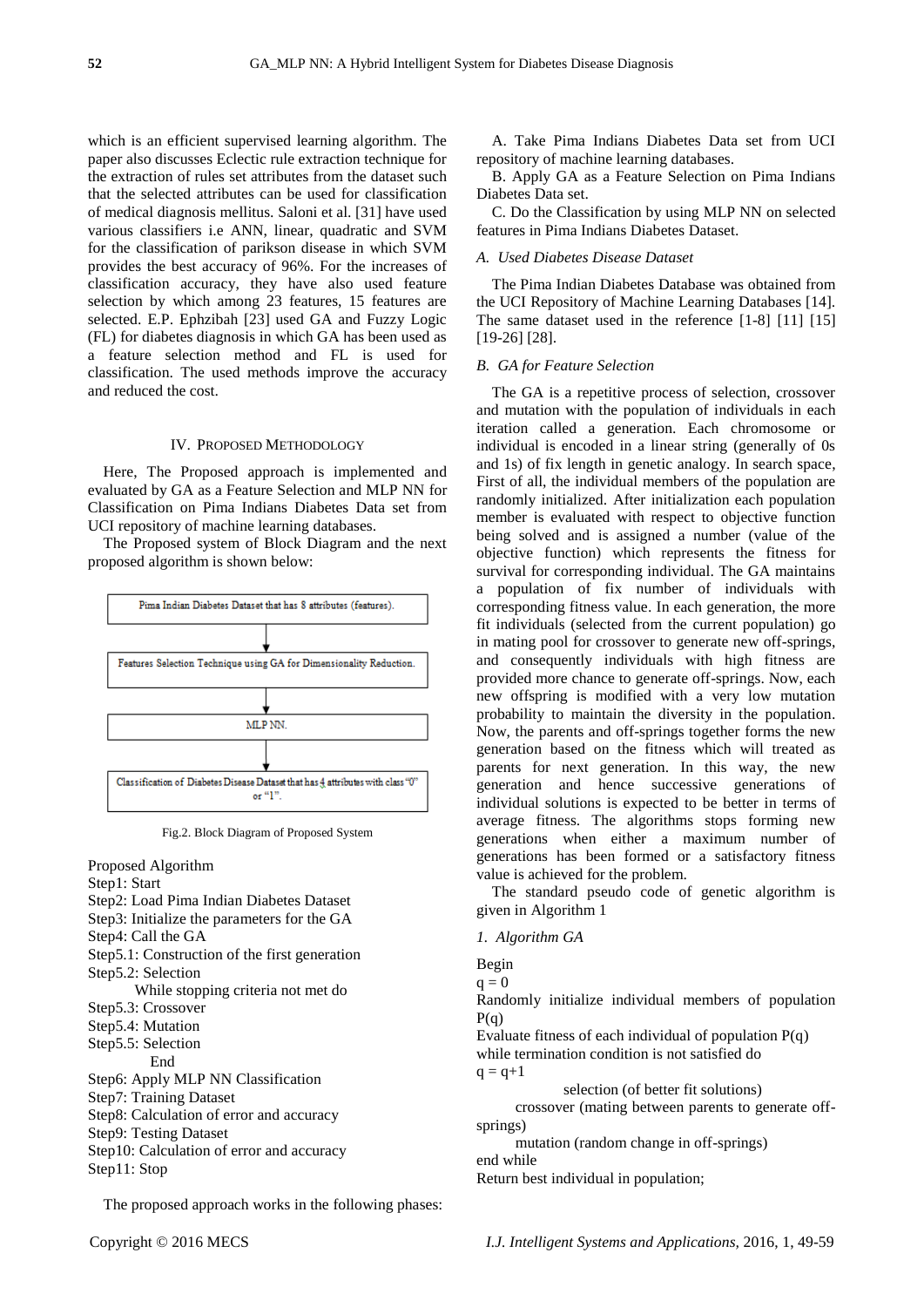In Algorithm 1, q represents the generation counter, initialization is done randomly in search space and corresponding fitness is evaluated based on objective function. After that GA algorithm requires a cycle of three phases: selection, crossover and mutation.

In medical world, If we have to be diagnosed any disease then there are some tests to be performed. After getting the results of the tests performed, the diagnosed could be done better. We can consider each and every test as a feature. If we have to do a particular test then there are certain set of chemicals, equipments, may be people, more time required which can be more expensive. Basically, Feature Selection informs whether a particular test is necessary for the diagnosis or not. So, if a particular test is not required that can be avoided. When the number of tests gets reduced the cost that is required also gets reduced which helps the common people. So, Here that is why we have applied GA as a feature selection by which we reduced 4 features among 8 features. So from the above it is clear that GA is reducing the cost, storage capacity, and computation time by selected some of the feature.

## *C. MLP NN for Classification*

MLP NN are supervised learning, feed forward method for classification. Since the MLP NN supervised learning, they require a desired response to be trained.

The working of MLP NN is summarized in steps as mentioned below:

- 1. Input data is provided to input layer for processing, which produces a predicted output.
- 2. The predicted output is subtracted from actual output and error value is calculated.
- 3. The network then uses a Back-Propagation (BP) algorithm which adjusts the weights.
- 4. For weights adjusting it starts from weights between output layer nodes and last hidden layer nodes and works backwards through network
- 5. When BP is finished the forwarding process starts again.
- 6. The process is repeated until the error between predicted and actual output is minimized.

# *3.1. BP Algorithm Network for Adjusting Weight Features*

The most widely used training algorithm for multilayer and feed forward network is Back-Propagation. The name given is BP because, it calculates the difference between actual and predicted values is propagated from output nodes backwards to nodes in previous layer. This is done to improve weights during processing.

The working of BP algorithm is summarized in steps as follows:

- 1. Provide training data to network.
- 2. Compare the actual and desired output.
- 3. Calculate the error in each node or neuron.
- 4. Calculate what output should be for each node or neuron and how much lower or higher output must be adjusted for desired output.
- 5. Then adjust the weights.

The Block diagram of the working of MLP NN using BP is given below:



Fig.3. Block Diagram of MLP NN using BP

# V. RESULTS AND DISSCUSION OF PROPOSED METHODOLOGY

The work was implemented on i3 processor with 2.30GHz speed, 2 GB RAM, 320 GB external storage and software used JDK 1.6 (Java Development Kit), NetBeans 8.0 IDE and have done the coding in java. For the computation of MLP NN and various parameters weka library is used.

In Experimental studies we have partition 70-30% for training & test of GA\_MLP NN system for diabetes disease diagnosis. We have performed the experimental studies on Pima Indians Diabetes Dataset mentioned in section IV.A. We have compared the results of our proposed system i.e. GA\_MLP NN with the previous results reported by earlier methods [3].

The parameters for the Genetic Algorithm for our task are:

| Population Size          | 20    |
|--------------------------|-------|
| Number of Generations    | 20    |
| Probability of Crossover | 0.6   |
| Probability of Mutation  | 0.033 |
| Report Frequency         | 20    |
| Random Number Seed       |       |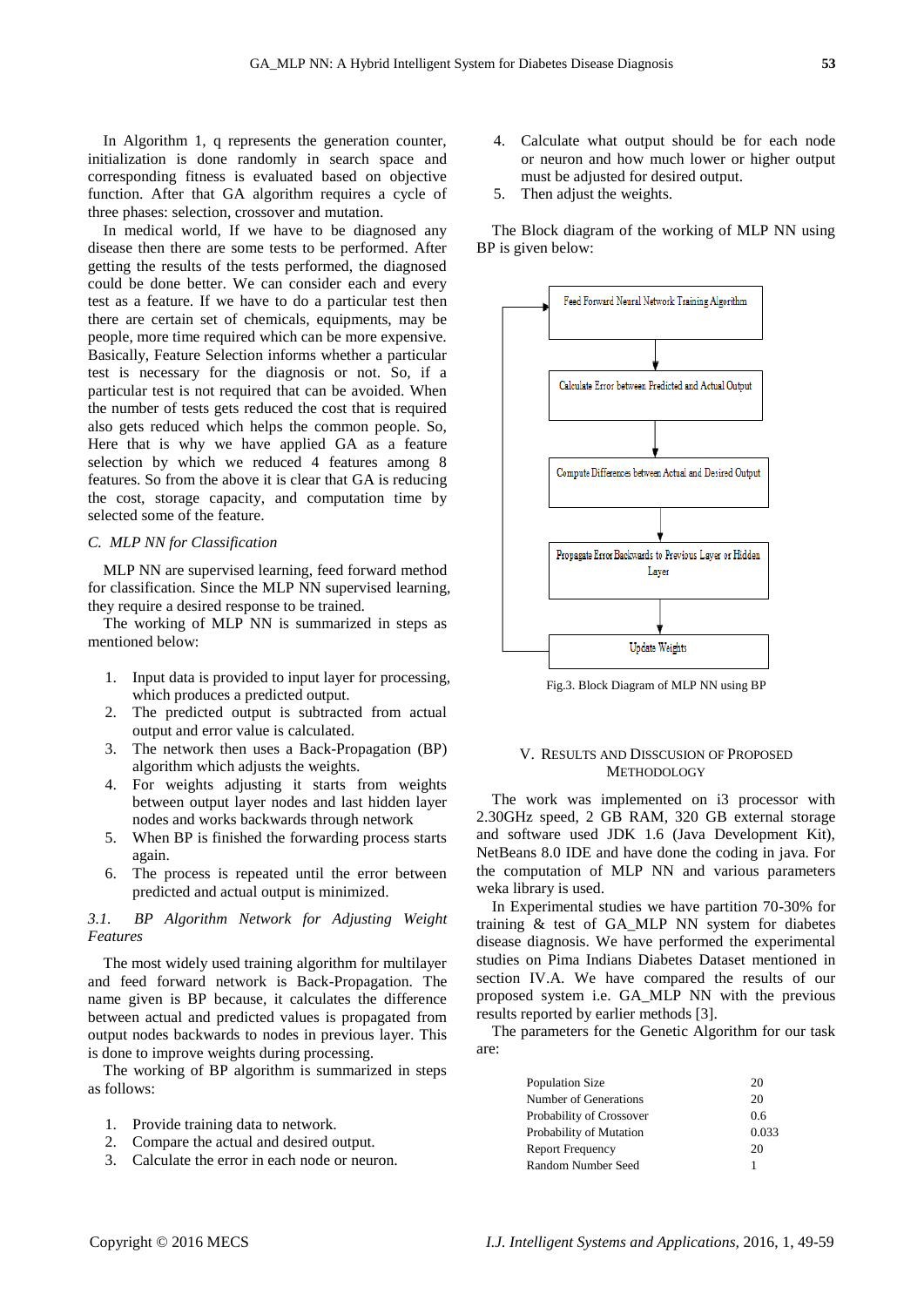As per the table No.2 we may see that by applying the GA approach, we have obtained 4 features among 8 features. This means we have reduced the cost to  $s(x) =$  $4/8 = 0.5$  from 1. This means that we have obtained an improvement on the training and classification by a factor of 2.

As we know that the diagnostic performance is usually evaluated in terms of Classification Accuracy, Precision, Recall, Fallout and F – Measure, ROC, Confusion Matrix. These terms are briefly explained below:

Classification Accuracy: Classification accuracy may be defined as the probability of it in correctly classifying records in the test datasets or Classification accuracy is the ratio of Total number of correctly diagnosed cases to the Total number of cases.

Classification accuracy (%)  
= 
$$
(TP + TN)/(TP + FP + TN + FN
$$
 (1)

Where,

TP (True Positive): Sick people correctly detected as sick.

FP (False Positive): Healthy people incorrectly detected as diabetic people.

TN (True Negative): Healthy people correctly detected as healthy.

FN (False Negative): Sick people incorrectly detected as healthy.

Precision: precision may define to measures the rate of correctly classified samples that are predicted as diabetic samples or precision is the ratio of number of correctly classified instances to the total number of instances fetched.

$$
Precision = \frac{No.f Correctly Classical instances}{Total No. of instances Fetched}
$$
 (2)

or Precision = TP/ TP + F 
$$
(3)
$$

Recall: Recall may define to measures the rate of correctly classified samples that are actually diabetic samples or recall is the ratio of number of correctly classified instances to the total number of instances in the Dataset.

Recall = 
$$
\frac{\text{No. of correctly Classical Instantes}}{\text{Total No. of Instantes in the Dataset}}
$$
 (4)

or Recall = TP/ TP + FN 
$$
(5)
$$

As we know that usually precision increases then recall decreases or in other words simply precision and recall stand in opposition to one another.

Fallout: The term fallout is used to check true negative of the dataset during classification.

F - Measure: The F – Measure computes some average of the information retrieval precision and recall metrics. The  $F - Measure$  ( $F - Score$ ) is calculated based on the precision and recall.

The calculation is as follow:

$$
F - Measure = \frac{2 \cdot Precision \cdot Recall}{Precision + Recall}
$$
 (6)

Area under Curve (AUC): It is defined as the metric used to measure the performance of classifier with relevant acceptance. It is calculated from area under curve (ROC) on the basis of true positives and false positives.

$$
AUC = \frac{1}{2} \left( \frac{TP}{TP + FN} + \frac{TN}{TN + FP} \right) \tag{7}
$$

ROC is an effective method of evaluating the performance of diagnostic tests.

Confusion Matrix: A confusion matrix [12][2] contains information regarding actual and predicted classifications done by a classification system.

The following terms is briefly explained which is used in result part.

Kappa Statistics: It is defined as performance to measure the true classification or accuracy of the algorithm.

$$
K = \frac{P0 - Pc}{1 - Pc} \tag{8}
$$

Where, P0 is the total agreement probability and Pc is the agreement probability due to change.

Root Mean Square Error (RMSE): It is defined as the different between actual predicted value and the actual predicted value in the learning.

$$
RMSE = \sqrt[2]{\frac{1}{N} \sum_{j=1}^{N} (\text{Ere} - \text{Eacc})^2}
$$
 (9)

Where, Ere is the resultant error rate and Eacc is the actual error rate

Mean Absolute Error: It is defined as:

$$
MAE = \frac{|p_1 - a_1| + \dots + |p_n - a_n|}{n}
$$
 (10)

Root Mean-Squared Error: it is defined as:

RMSE = 
$$
\sqrt{\frac{(p_1 - a_1)^2 + \dots + (p_n - a_n)^2}{n}}
$$
 (11)

Relative Squared error: It is defined as:

$$
RSE = \frac{(p_1 - a_1)^2 + \dots + (p_n - a_n)^2}{(\bar{a} - a_1)^2 + \dots + (\bar{a} - a_n)^2}
$$
(12)

Relative Absolute Error: It is defined as:

$$
RAE = \frac{|p_1 - a_1| + \dots + |p_n - a_n|}{|\bar{a} - a_1| + \dots + |\bar{a} - a_n|}
$$
(13)

Where, 'a1,a2….an' are the actual target values and 'p1,p2….pn' are the predicted target values.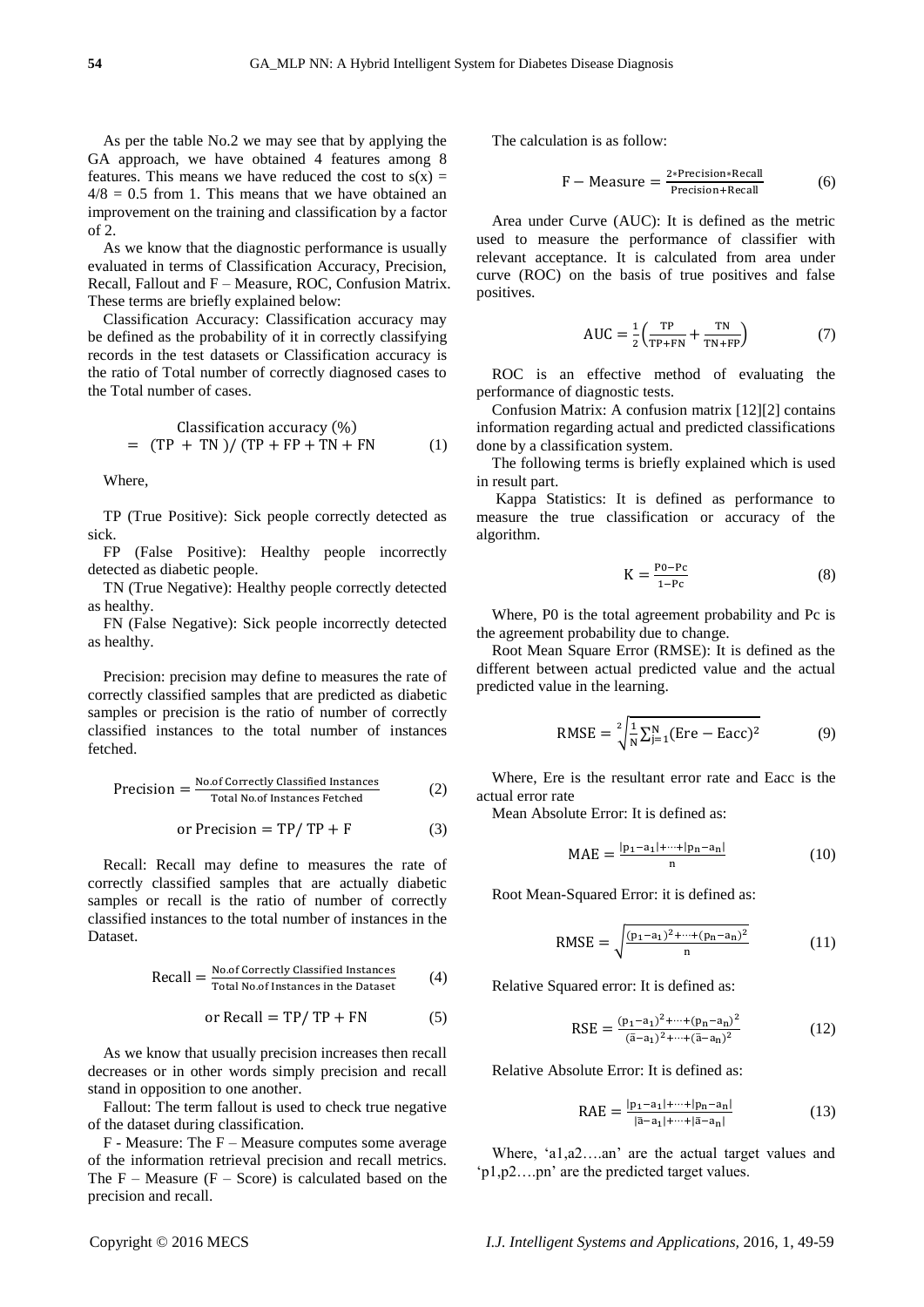The details of Evaluation on training set and Evaluation on test split with MLP NN are as follows.

# Time taken to build model = 2.06 seconds

| Evaluation on training set       |            |          |         |  |  |  |
|----------------------------------|------------|----------|---------|--|--|--|
| Correctly                        | Classified | 435      | 80.855% |  |  |  |
| <b>Instances</b>                 |            |          |         |  |  |  |
| Incorrectly                      | Classified | 103      | 19.145% |  |  |  |
| <b>Instances</b>                 |            |          |         |  |  |  |
| Kappa statistic                  |            | 0.5499   |         |  |  |  |
| Mean absolute error              |            | 0.2528   |         |  |  |  |
| Root mean squared error          |            | 0.3659   |         |  |  |  |
| Relative absolute error          |            | 55.4353% |         |  |  |  |
| Root relative squared error      |            | 76.6411% |         |  |  |  |
| <b>Total Number of Instances</b> |            | 538      |         |  |  |  |

#### Detailed Accuracy by Class

|                   | TP        | <b>FP</b> | Prec      | Reca      | $F-$        | <b>ROC</b> | Class                  |
|-------------------|-----------|-----------|-----------|-----------|-------------|------------|------------------------|
|                   | Rate      | Rate      | ision     | 11        | Mea<br>sure | Area       |                        |
|                   | 0.93      | 0.41<br>8 | 0.80<br>4 | 0.93      | 0.86<br>3   | 0.872      | tested<br>negativ<br>e |
|                   | 0.58<br>2 | 0.06<br>9 | 0.82      | 0.58<br>2 | 0.68        | 0.872      | tested<br>positiv<br>e |
| Weight<br>ed Avg. | 0.80<br>9 | 0.29<br>5 | 0.81      | 0.80<br>9 | 0.79<br>9   | 0.872      |                        |

#### Confusion Matrix

| A   | h   | <--classified as      |
|-----|-----|-----------------------|
| 325 | 24  | $a = tested$ negative |
| 79  | 110 | $b = tested$ positive |

# Time taken to build model  $= 2.04$  seconds

| 180      | 78.2609% |
|----------|----------|
| 50       | 21.7391% |
| 0.4769   |          |
| 0.2716   |          |
| 0.387    |          |
| 59.8716% |          |
| 81.4912% |          |
| 230      |          |
|          |          |

#### Detailed Accuracy by Class

|                  | TP<br>Rate | FP<br>Rate | Prec<br>ision | Reca<br>11 | $F-$<br>Mea       | ROC<br>Area | Class                       |
|------------------|------------|------------|---------------|------------|-------------------|-------------|-----------------------------|
|                  | 0.92       | 0.48       | 0.78<br>5     | 0.92       | sure<br>0.84<br>8 | 0.853       | tested<br>negativ           |
|                  | 0.51<br>9  | 0.07<br>9  | 0.77<br>4     | 0.51<br>9  | 0.62              | 0.853       | e<br>tested<br>positiv<br>e |
| Weighted<br>Avg. | 0.78<br>3  | 0.34<br>3  | 0.78          | 0.78<br>3  | 0.77              | 0.853       |                             |

#### Cofusion Matrix

| ā   | h               | $\le$ --classified as        |
|-----|-----------------|------------------------------|
| 139 | 12 <sup>l</sup> | $a =$ tested negative        |
| 38  | 41              | $b = \text{tested}$ positive |

The figure shown below is the analysis of False Positive Rate Vs True Positive Rate. Figure 4 indicating the ROC graph for MLP NN methodology.

The Pima Indian Diabetes Dataset classified using MLP NN generates less error rate as shown in figure 4.



Fig.4. Analysis of Positive Rate for Pima Indian Diabetes Dataset without GA

The table 1 shows the result of training and testing accuracy by applying MLP NN methodology.

Table 1. Classification with MLP NN

| Datase       | Inst<br>anc<br>es | Tra<br>inin<br>g<br>Dat<br>a | Tes<br>ting<br>Dat<br>a | Att<br>rib<br>ute<br>S | Tra<br>inin<br>g<br>Ac<br>cur<br>acy | <b>Tes</b><br>ting<br>Ac<br>cur<br>acy | Trai<br>ning<br><b>ROC</b> | Testi<br>ng<br><b>ROC</b> |
|--------------|-------------------|------------------------------|-------------------------|------------------------|--------------------------------------|----------------------------------------|----------------------------|---------------------------|
| Diabet<br>es | 768               | 538                          | 230                     | 8                      | 80.<br>855<br>%                      | 78.<br>260<br>9%                       | 0.87<br>2                  | 0.85<br>3                 |

Table 2. GA Feature Reduction

| Data set | Num            | Feature set (Name of attributes) | N <sub>0</sub> | N <sub>0</sub> |
|----------|----------------|----------------------------------|----------------|----------------|
|          | ber            |                                  | . of           | . of           |
|          | of             |                                  | <b>Ins</b>     | Cla            |
|          | attri          |                                  | tan            | sse            |
|          | bute           |                                  | ces            | s              |
|          | s              |                                  |                |                |
| Pima     | 8              | 1. Number of times pregnant      |                |                |
| Indian   |                | 2. Plasma glucose concentration  | 76             | $\mathcal{L}$  |
| Diabete  |                | a 2 hours in<br>an oral glucose  | 8              |                |
| s        |                | tolerance test                   |                |                |
| Dataset  |                | 3. Diastolic blood pressure      |                |                |
| (Witho   |                | 4. Triceps skin fold thickness   |                |                |
| ut GA)   |                | 5. 2 – hour serum insulin        |                |                |
|          |                | 6. Body mass index               |                |                |
|          |                | 7. Diabetes pedigree function    |                |                |
|          |                | 8. Age (years)                   |                |                |
| Pima     | $\overline{4}$ | 2. Plasma glucose concentration  |                |                |
| Indian   |                | a 2 hours in<br>an oral glucose  | 76             | 2              |
| Diabete  |                | tolerance test                   | 8              |                |
| s        |                | $5. 2$ – hour serum insulin      |                |                |
| Dataset  |                | 6. Body mass index               |                |                |
| (With    |                | 8. Age (years)                   |                |                |
| GA)      |                |                                  |                |                |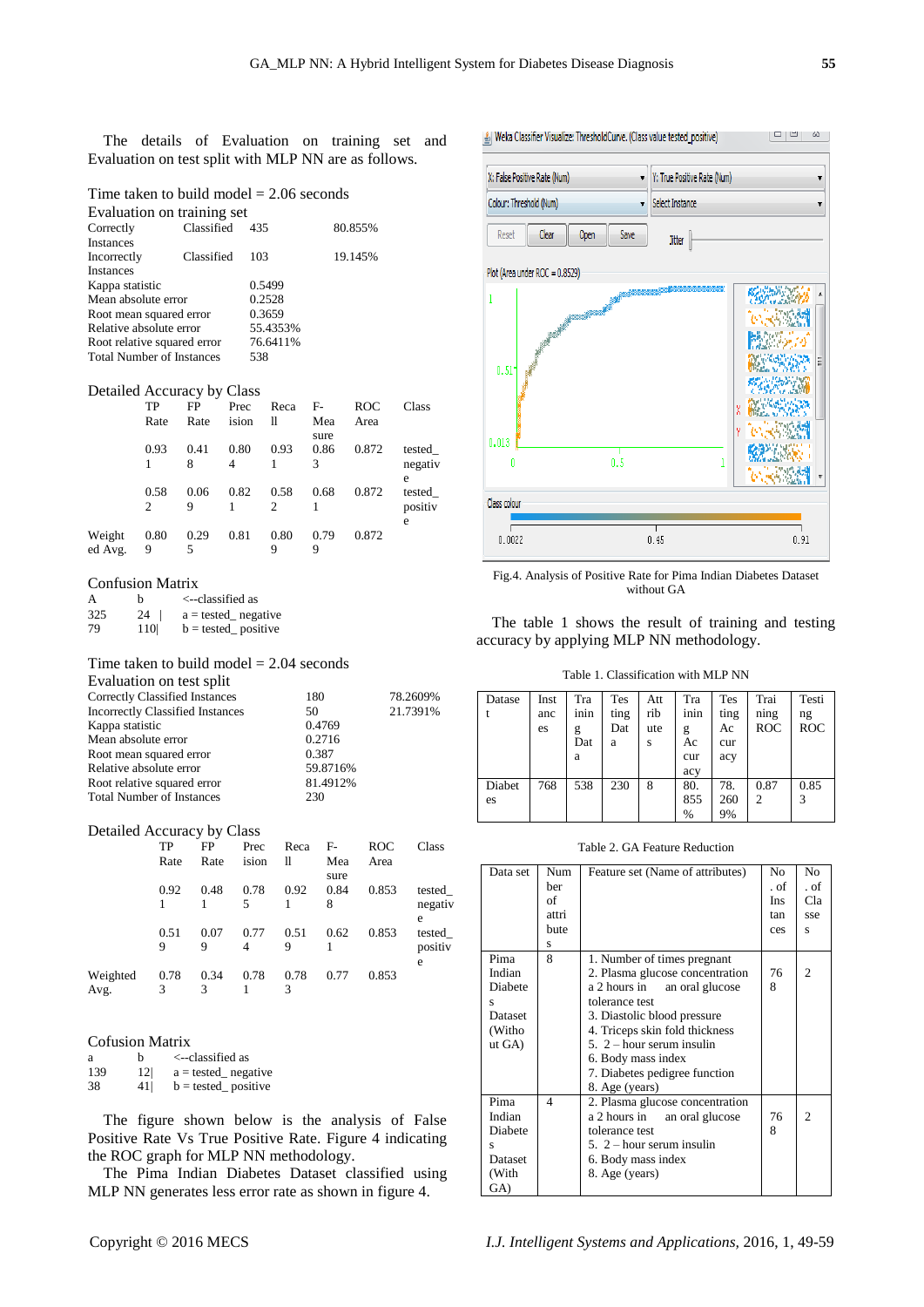The table 2 shows the feature reduction by using GA on Pima Indian Diabetes Dataset which is just below.

The details of Evaluation on training set and Evaluation on test split with GA \_ MLP NN are as follows.

Time taken to build model  $= 0.94$  seconds

| Evaluation on training set              |          |          |
|-----------------------------------------|----------|----------|
| Correctly Classified Instances          | 415      | 77.1375% |
| <b>Incorrectly Classified Instances</b> | 123      | 22.8625% |
| Kappa statistic                         | 0.4555   |          |
| Mean absolute error                     | 0.2989   |          |
| Root mean squared error                 | 0.391    |          |
| Relative absolute error                 | 65.5616% |          |
| Root relative squared error             | 81.9121% |          |
| <b>Total Number of Instances</b>        | 538      |          |
|                                         |          |          |

#### Detailed Accuracy by Class

|                   | TP<br>Rate | FP<br>Rate | Prec<br>ision | Reca<br>11 | $F-$<br>Mea<br>sure | RO<br>C<br>Area | Class                  |
|-------------------|------------|------------|---------------|------------|---------------------|-----------------|------------------------|
|                   | 0.91       | 0.49       | 0.77<br>3     | 0.91<br>7  | 0.83<br>9           | 0.84<br>2       | tested<br>negativ<br>e |
|                   | 0.50<br>3  | 0.08<br>3  | 0.76<br>6     | 0.50<br>3  | 0.60                | 0.84<br>2       | tested<br>positiv<br>e |
| Weight<br>ed Avg. | 0.77       | 0.35<br>2  | 0.77          | 0.77       | 0.75                | 0.84<br>2       |                        |

## Cofusion Matrix

| a   | h               | <--classified as             |
|-----|-----------------|------------------------------|
| 320 | 29 <sub>1</sub> | $a =$ tested negative        |
| 94  | 95 <sup>2</sup> | $b = \text{tested}$ positive |

# Time taken to build model  $= 0.95$  seconds

| Evaluation on test split                |          |          |
|-----------------------------------------|----------|----------|
| <b>Correctly Classified Instances</b>   | 182      | 79.1304% |
| <b>Incorrectly Classified Instances</b> | 48       | 20.8696% |
| Kappa statistic                         | 0.5011   |          |
| Mean absolute error                     | 0.2984   |          |
| Root mean squared error                 | 0.387    |          |
| Relative absolute error                 | 65.7734% |          |
| Root relative squared error             | 81.4774% |          |
| <b>Total Number of Instances</b>        | 230      |          |

#### Detailed Accuracy by Class

| TP   | <b>FP</b> | Prec  | Reca | $F-$ | RO   | Class   |
|------|-----------|-------|------|------|------|---------|
| Rate | Rate      | ision | 11   | Mea  | C    |         |
|      |           |       |      | sure | Area |         |
| 0.92 | 0.45      | 0.79  | 0.92 |      | 0.84 | tested  |
|      | 6         | 4     |      | 3    | 2    | negativ |
|      |           |       |      |      |      | e       |
| 0.54 | 0.07      | 0.78  | 0.54 | 0.64 | 0.84 | tested  |
| 4    | 9         | 2     | 4    | 2    | 2    | positiv |
|      |           |       |      |      |      | e       |
| 0.79 |           | 0.79  | 0.79 | 0.78 | 0.84 |         |
|      | 6         |       |      |      | 2    |         |
|      |           | 0.32  |      |      | 0.85 |         |

#### Cofusion Matrix

| a   | h  | <--classified as      |  |
|-----|----|-----------------------|--|
| 139 | 12 | $a = tested$ negative |  |

 $36 \t 43$  b = tested\_positive

The table 3 shows the result of training and testing accuracy by applying GA\_MLP NN methodology.

Table 3. Classification with GA\_MLP NN

| Dat<br>aset      | Ins<br>tan<br>ces | Tra<br>ini<br>ng<br>Dat<br>a | <b>Tes</b><br>tin<br>g<br>Dat<br>a | Att<br>rib<br>ute<br>S | Re<br>duc<br>ed<br>Att<br>rib<br>ute | Tra<br>ini<br>ng<br>Ac<br>cur<br>acy | Tes<br>tin<br>g<br>Ac<br>cur<br>acy | Tra<br>ini<br>ng<br>RO<br>C | Tes<br>tin<br>g<br>RO<br>C |
|------------------|-------------------|------------------------------|------------------------------------|------------------------|--------------------------------------|--------------------------------------|-------------------------------------|-----------------------------|----------------------------|
| Dia<br>bet<br>es | 76<br>8           | 53<br>8                      | 23<br>0                            | 8                      | 4                                    | 77.<br>13<br>75<br>%                 | 79.<br>13<br>04<br>%                | 0.8<br>42                   | 0.8<br>42                  |

The figure shown below is the analysis of False Positive Rate Vs True Positive Rate. The Pima Indian Diabetes Dataset classified using MLP NN on selected feature by Genetic Algorithm and generates less error rate as shown in figure 5.



Fig.5. Analysis of Positive Rate for Pima Indian Diabetes Dataset with **GA** 

The table 4 shows the analysis of comparison result with and without GA on MLP NN for Pima Indian Diabetes Dataset.

Table 4. Evaluation of MLP NN & GA MLP NN Performance for Pima Indian Diabetes Dataset

| S.No.            | Parameter     | <b>MLP NN</b>          | GA MLP<br><b>NN</b>    |
|------------------|---------------|------------------------|------------------------|
|                  | Precision     | 0.781                  | 0.79                   |
| $\overline{2}$ . | Recall        | 0.783                  | 0.791                  |
| 3.               | $F - Measure$ | 0.77                   | 0.78                   |
|                  | Accuracy      | 78.2609%<br>(0.782609) | 79.1304%<br>(0.791304) |
|                  | <b>ROC</b>    | 0.853                  | 0.842                  |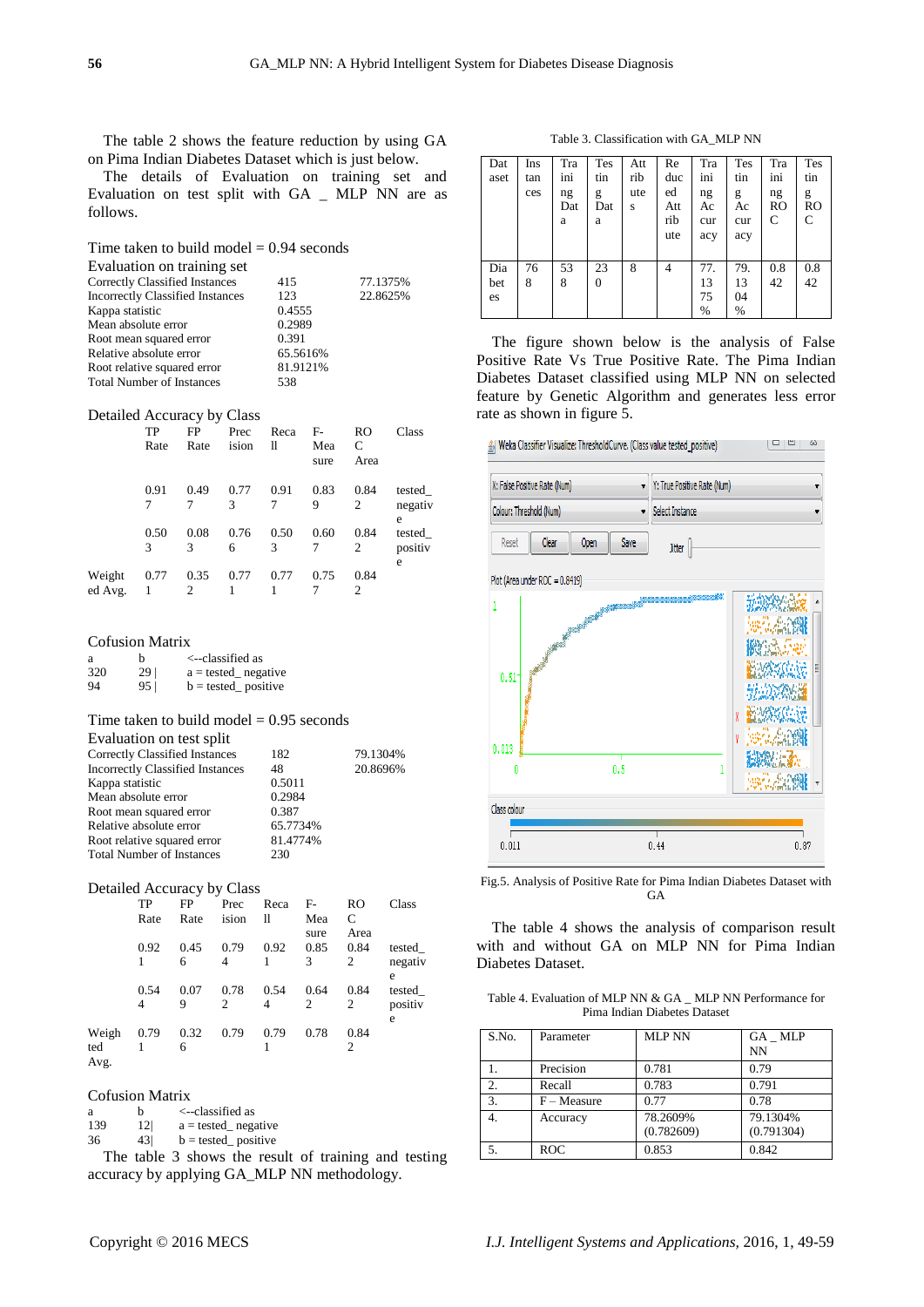As we may see in table 4, with GA the improvement has occurred in every parameter remaining to ROC, we achieved slightly less ROC may by applying this approach only on this dataset but mostly in any cases by applying feature selection approach the ROC also improved.

The figure shown below is the analysis of comparison result with and without GA on MLP NN for Pima Indian Diabetes Dataset.



Fig.6. Evaluation of MLP NN & GA \_MLP NN Performance for Pima Indian Diabetes Dataset

The table 5 shows the result comparison in terms of accuracy on Pima Indian Diabetes Dataset for the diagnosis of diabetes disease. As we may see in table 5 that several techniques have been employed.

Table 5. Results and Comparison with other methods for the Pima Indians diabetes data set

| Source             | Method            | Accuracy (%) |
|--------------------|-------------------|--------------|
| Pasi Luukka (2011) | Sim               | 75.29%       |
|                    | $Sim + F1$        | 75.84%       |
|                    | $Sim + F2$        | 75.97%       |
| H. Hasan Orkcu et  | Binary – coded GA | 74.80%       |
| al. $(2011)$       | <b>BP</b>         | 73.80%       |
|                    | Real – coded GA   | 77.60%       |
| Manjeevan Seera et | <b>FMM</b>        | 69.28%       |
| al. (2014)         | $FMM - CART$      | 71.35%       |
|                    | $FMM-CART - RF$   | 78.39%       |
| Dilip Kumar        | J48graft DT       | 76.5217%     |
| Choubey et al.     | GA_J48grft DT     | 74.7826 %    |
| (2015)             |                   |              |
| Our Study          | GA MLP NN         | 79.1304%     |

The table 6 shows the result comparison in terms of ROC on Pima Indian Diabetes Dataset for the diagnosis of diabetes disease. As we may see in table 6 that the proposed technique provides better ROC than other existing technique.

Table 6. Results of ROC for Pima Indians diabetes data set

| Source             | Method               | <b>ROC</b> |
|--------------------|----------------------|------------|
| Pasi Luukka (2011) | Sim                  | 0.762      |
|                    | $Sim + F1$           | 0.703      |
|                    | $Sim + F2$           | 0.667      |
| Manjeevan Seera et | <b>FMM</b>           | 0.661      |
| al. $(2014)$       | <b>FMM - CART</b>    | 0.683      |
|                    | <b>FMM-CART - RF</b> | 0.732      |
| Dilip Kumar        | J48graft DT          | 0.765      |
| Choubey et al.     | GA_J48grft DT        | 0.786      |
| (2015)             |                      |            |
| Our Study          | GA MLP NN            | 0.842      |

## VI. CONCLUSION AND FUTURE WORK

Diabetes is a chronic disease that occurs due to high blood glucose level in the body. Diabetes also contributes to blindness, blood pressure, heart disease, kidney disease and nerve damage, etc. which is hazardous to health. The proposed approach implemented here for the feature selection, classification of Diabetes Patient's using GA, MLP NN on Pima Indian diabetes dataset. The proposed work minimizes the computation cost, computation time and maximizes the classification accuracy and ROC. With features selection methodology (GA) we improve the accuracy but achieved slightly less ROC may by applying this methodology only on this dataset but mostly in any cases by applying feature selection techniques the ROC also improved however the classification accuracy has been improved.

For the future research work, we suggest to develop such a classification system of diabetes disease which provides good ROC, classification accuracy, precision, recall and F-Measure, which could significantly decrease healthcare costs via early prediction and diagnosis of diabetes disease, This approach of a classification system can also be used for other kinds of disease.

#### **REFERENCES**

- [1] Esin Dogantekin, Akif Dogantekin, Derya Avci, Levent Avci, "An Intelligent Diagnosis System For Diabetes On Linear Discriminant Analysis and Adaptive Network Based Fuzzy Inference System: LDA– ANFIS", Elsevier: Digital Signal Processing, Vol. 20, pp. 1248–1255, 2010.
- [2] Kemal Polat, Salih Gunes, "An Expert System Approach Based On Principal Component Analysis and Adaptive Neuro–Fuzzy Inference System to Diagnosis Of Diabetes Disease", Elsevier: Digital Signal Processing, Vol 17, pp. 702–710, 2007.
- [3] Manjeevan Seera, Chee Peng Lim, "A Hybrid Intelligent System for Medical Data Classification", Elsevier: Expert Systems with Applications, Vol. 41, pp. 2239-2249, 2014.
- [4] H. Hasan Orkcu, Hasan Bal, "Comparing Performances of Backpropagation and Genetic Algorithms in the Data Classification", Elsevier: Expert Systems with Applications, Vol. 38, pp. 3703–3709, 2011.
- [5] Pasi Lukka, "Feature Selection using fuzzy entropy measures with similarity classifier", Elsevier: Expert Systems with Applications, Vol. 38, pp. 4600–4607, 2011.
- [6] Hasan Temurtas , Nejat Yumusak , Feyzullah Temurtas "A Comparative Study On Diabetes Disease Diagnosis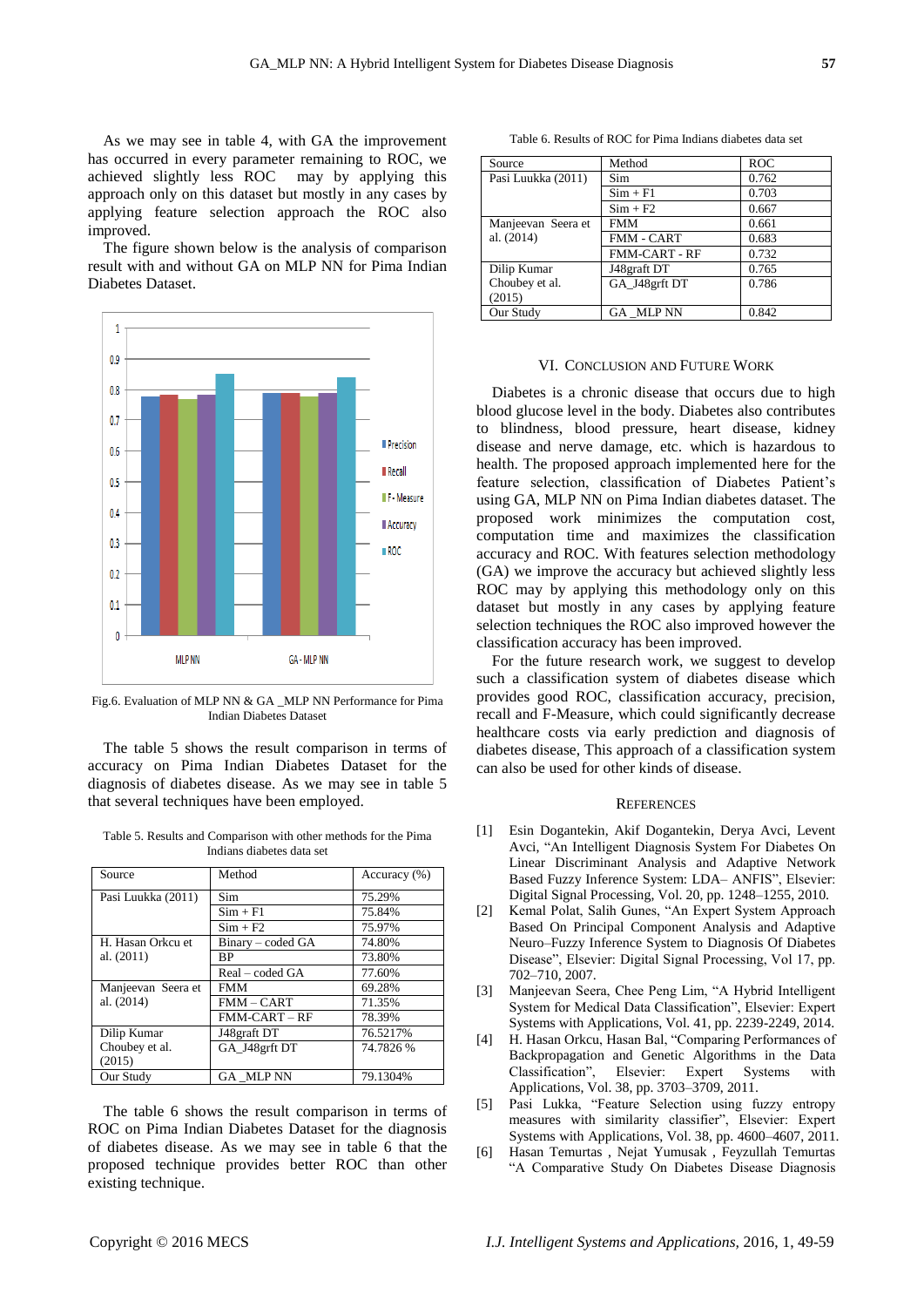Using Neural Networks", Elsevier: Expert Systems With Applications, Vol. 36, pp. 8610–8615, 2009.

- [7] Muhammad Waqar Aslam, Zhechen Zhu, Asoke Kumar Nandi "Feature Generation Using Genetic Programming With Comparative Partner Selection For Diabetes<br>Classification", Elsevier: Expert Systems With Classification", Elsevier: Expert Systems With Applications, Vol. 40, pp. 5402–5412, 2013 .
- [8] Laerico Brito Goncalves, Marley Maria Bernardes and Rebuzzi Vellasco," Inverted Hierarchical Neuro-Fuzzy BSP System: A Novel Neuro-Fuzzy Model for Pattern Classification and Rule Extraction in Databases", IEEE Transactions on Systems, man, and Cybernetics—part c: Applications and Reviews, Vol. 36, No. 2, March 2006.
- [9] K Selvakuberan, D Kayathiri, B Harini, Dr M Indra Devi," An efficient feature selection method for classification in Health care Systems using Machine Learning Techniques", IEEE, 2011.
- [10] Charles Darwin "On the origins of species by means of natural selection" London : Murray, 1859.
- [11] Kamer Kayaer, Tulay Yildirim "Medical Diagnosis On Pima Indian Diabetes Using General Regression Neural Networks" Yildiz Technical University, Department Of Electronics and Comm. Eng. Besiktas, Istanbul 34349 Turkey IEEE 2003.
- [12] Kemal Polat, Salih Guneh, Ahmet Arslan "A Cascade Learning System for Classification of diabetes disease: Generalized Discriminant Analysis and Least Square Support Vector Machine", Elsevier: Expert Systems with Applications, Vol. 34, pp. 482–487, 2008.
- [13] DE Goldberg "Genetic algorithms in search, optimization, and machine learning," Addison - wesley, reading, ma, 1989. NN Schraudolph and J., 3:1.
- [14] UCI Repository of Bioinformatics Databases [online] http://www.ics.uci.edu./~mlearn/ ML Repository.html.
- [15] Mostafa Fathi Ganji, Mohammad Saniee Abadeh "Using fuzzy Ant Colony Optimization for Diagnosis of Diabetes Disease" Proceedings of ICEE 2010, May 11-13, IEEE 2010.
- [16] H Holland "Adaptation in natural and artificial systems" Ann Arbor MI: The University of Michigan Press, 1975.
- [17] Dilip Kumar Choubey, Sanchita Paul, Joy Bhattacharjee "Soft Computing Approaches for Diabetes Disease Diagnosis: A Survey", International Journal of Applied Engineering Research, Vol. 9, pp. 11715-11726, 2014.
- [18] Zbigniew Michalewicz "Genetic algorithms + data structures = evolution programs" Springer, 1996.
- [19] Humar Kahramanli, Novruz Allahverdi, "Design of a Hybrid System for the Diabetes and Heart Diseases", Elsevier: Expert Systems with Applications, Vol. – 35, pp. 82 – 89, 2008.
- [20] Dilip Kumar Choubey, Sanchita Paul, "GA\_J48graft DT: A Hybrid Intelligent System for Diabetes Disease Diagnosis", SERSC: International Journal of Bio-Science and Bio-Technology (IJBSBT), ISSN: 2233-7849, Vol. 7, No. 5, pp. 135–150, 2015.
- [21] Chang-Shing Lee," A Fuzzy Expert System for Diabetes Decision Support Application", IEEE Transactions on Systems, Man, and Cybernetics—Part B: Cybernetics, Vol. 41, No. 1, February 2011.
- [22] Savvas Karatsiolis, Christos N. Schizas,"Region based Support vector machine algorithm for Medical Diagnosis on Pima Indian Diabetes Dataset", Proceedings of the 2012 IEEE 12th International Conference on

Bioinformatics& Bioengineering (BIBE), Larnaca, Cyprus, 11-13 November 2012.

- [23] E.P. Ephzibah, "Cost Effective Approach on Feature Selection using Genetic Algorithms and Fuzzy Logic for Diabetes Diagnosis", International Journal on Soft Computing (IJSC), Vol.2, No.1, 2011.
- [24] C. Kalaiselvi, Dr. G .M. Nasira, Ph.D., "A New Approach for Diagnosis of Diabetes and Prediction of Cancer using ANFIS", IEEE: World Congress on Computing and Communication Technologies, 2014.
- [25] Sultan Noman Qasem, Siti Mariyam Shamsuddin, "Radial basis function network based on time variant multiobjective particle swarm optimization for medical diseases diagnosis", Elsevier: Applied Soft Computing, Vol. 11, pp. 1427-1438, 2007.
- [26] Asha Gowda Karegowda , A.S. Manjunath , M.A. Jayaram, "Application Of Genetic Algorithm Optimized Neural Network Connection Weights For Medical Diagnosis Of Pima Indians Diabetes", International Journal On Soft Computing ( IJSC ), Vol. 2, No. 2, May 2011.
- [27] S N Sivanandam, S N Deepa "Priciples of Soft Computing".
- [28] T.Jayalakshmi, Dr.A.Santhakumaran," A Novel Classification Method for Diagnosis of Diabetes Mellitus Using Artificial Neural Networks", International Conference on Data Storage and Data Engineering, IEEE 2010.
- [29] Adem Karahoca, Dilek Karahoca, Ali Kara "Diagnosis Of Diabetes By Using Adaptive Neuro Fuzzy Inference Systems" IEEE 2009.
- [30] Nahla H. Barakat, Andrew P. Bradley, Senior Member, IEEE, and Mohamed Nabil H. Barakat, "Intelligible Support Vector Machines for Diagnosis of Diabetes Mellitus", IEEE Transactions on Information Technology in Biomedicine, Vol. 14, No. 4, July 2010.
- [31] Saloni, R K Sharma, Anil K Gupta, "Voice Analysis for Telediagnosis of Parkinson Disease Using Artificial Neural Networks and Support Vector Machines", MECS: International Journal of Intelligent Systems and Applications (IJISA), pp. 41-47, 2015.

#### **Authors' Profiles**



**Dilip Kumar Choubey,** received his M.Tech in Computer Science and Engineering from Oriental College of Technology (O.C.T), Bhopal, India and B.E. in Information Technology from Bansal Institute of Science and Technology (B.I.S.T), Bhopal, India. Currently, He is Persuing PhD from Birla Institue of

Technology (B.I.T), Mesra, Ranchi, India. He worked as an Asst. Prof. in Lakshmi Narain College of Technology (L.N.C.T), Bhopal, India and Oriental College of Technology (O.C.T), Bhopal, India. He has 4 years of teaching and research experience. His research interests include soft computing, Bioinformatics, Data Mining and warehousing and Database Management System, etc. He has 6 International and 1 national publications. Ph. No. 7033789676, Email Id: dilipchoubey\_1988@yahoo.in